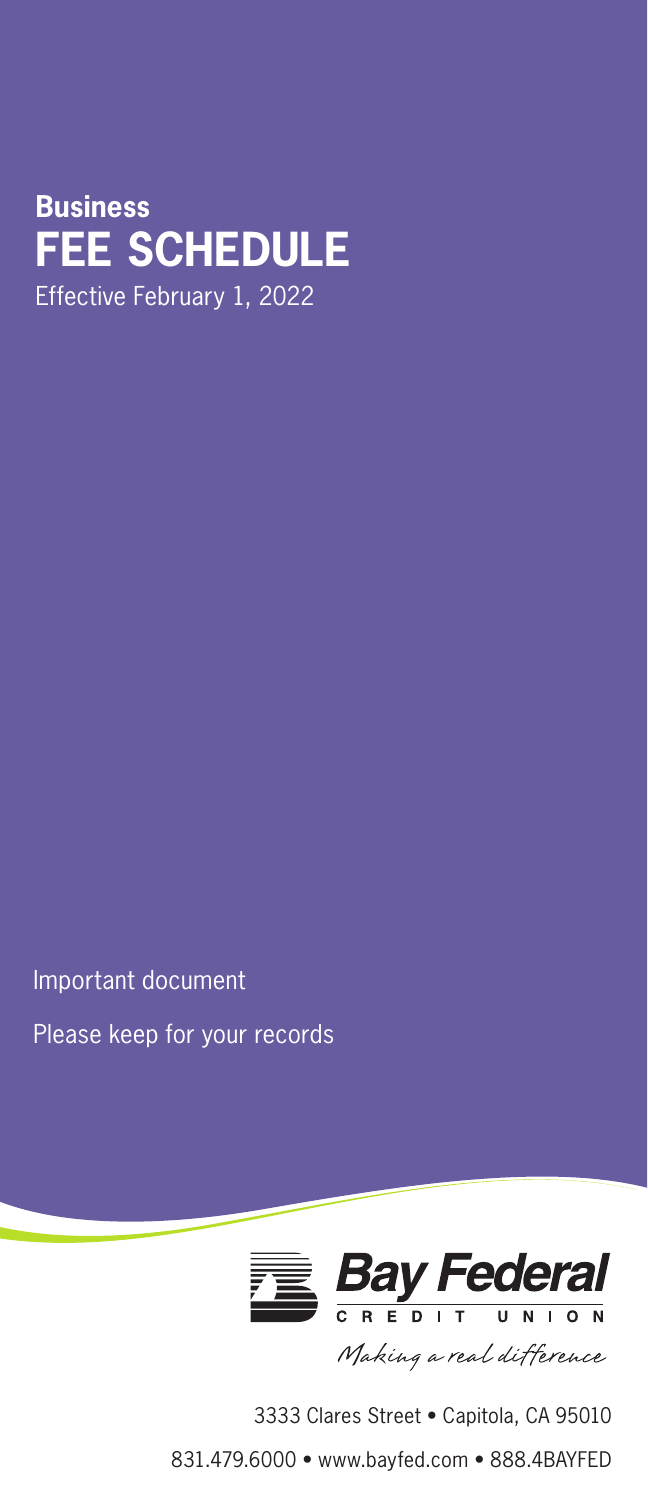We strive to provide true value as part of your membership in Bay Federal Credit Union. It is our goal to provide products and services that are convenient, easy to understand, and affordable. Our Business Fee Schedule outlines important details about the cost of services so you can make informed decisions about your accounts and/or account activity.

We are here to help! If you have questions regarding your membership, please visit your nearest branch or call us at 831.479.6000 or 888.4BAYFED.

# General

| Close Membership (within 180 days of opening) \$5.00                                                                                   |  |
|----------------------------------------------------------------------------------------------------------------------------------------|--|
| Notice of Escheatment                                                                                                                  |  |
|                                                                                                                                        |  |
|                                                                                                                                        |  |
| Returned Check Charge (deposited, cashed, or loan payment) \$15.00                                                                     |  |
| Collection Item (additional correspondent bank fees                                                                                    |  |
| Wire Transfer - Domestic                                                                                                               |  |
|                                                                                                                                        |  |
|                                                                                                                                        |  |
| Wire Transfer - International                                                                                                          |  |
|                                                                                                                                        |  |
|                                                                                                                                        |  |
|                                                                                                                                        |  |
|                                                                                                                                        |  |
| Stop Payment on Lost or Stolen Cashier's Check  \$35.00                                                                                |  |
|                                                                                                                                        |  |
|                                                                                                                                        |  |
| Levy/Legal Processing, Compliance Order (per item)  \$100.00                                                                           |  |
| Medallion Signature Guarantee                                                                                                          |  |
|                                                                                                                                        |  |
| Coin Counting                                                                                                                          |  |
|                                                                                                                                        |  |
|                                                                                                                                        |  |
| Notary (for members only) <sup>1</sup> \$5.00 per Signature                                                                            |  |
|                                                                                                                                        |  |
|                                                                                                                                        |  |
| Overdraft Protection Transfer Fee (Paid by Pre-authorized Advance,<br>or Transfer from Visa®/Signature Line of Credit, or Money Market |  |
|                                                                                                                                        |  |
|                                                                                                                                        |  |
| Retrieval and Copy of Paid Check <sup>2</sup> (per item) \$6.00                                                                        |  |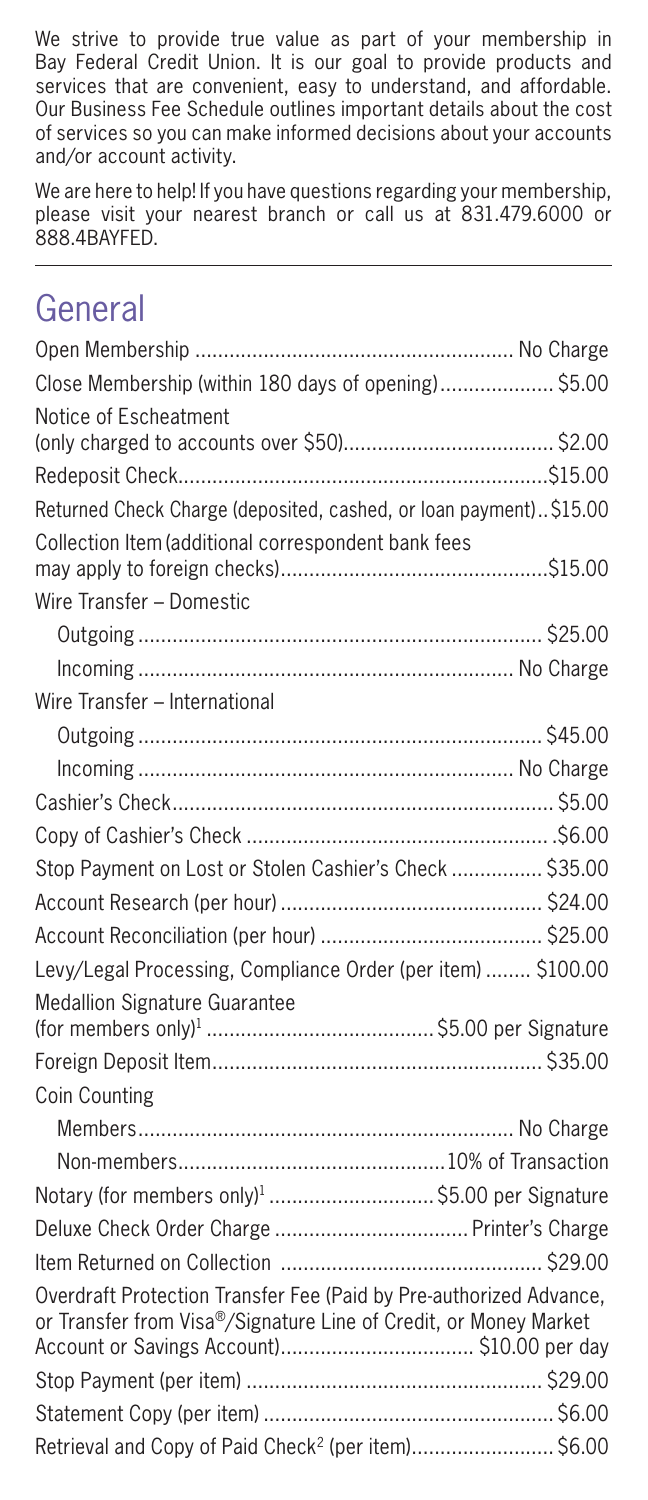| Visa Credit or Debit Card Replacement                                                                                |  |
|----------------------------------------------------------------------------------------------------------------------|--|
| ATM Transaction Fee<br>(when using Non-Bay Federal/Non-CO-OP ATM) \$2.00                                             |  |
|                                                                                                                      |  |
|                                                                                                                      |  |
| International Card Transaction <sup>3</sup> 2% of Transaction in US Dollars<br>(applicable to Visa Debit Cards only) |  |
| Insufficient Funds Charge                                                                                            |  |

# Online Banking Services

## **BayFedOnline**

## **Move Money**

| Transfer Funds to Your Account                 |  |
|------------------------------------------------|--|
| Next Day External Transfer - Expedited Payment |  |
| Return Fee on External Transfer                |  |
| Research Fee on External Transfer Item         |  |

## **BayFed Mobile**

## **Bill Pay Service**

## **Popmoney Service**

| Popmoney Express Delivery (Next Business Day)  \$2.00 |  |
|-------------------------------------------------------|--|
|                                                       |  |
|                                                       |  |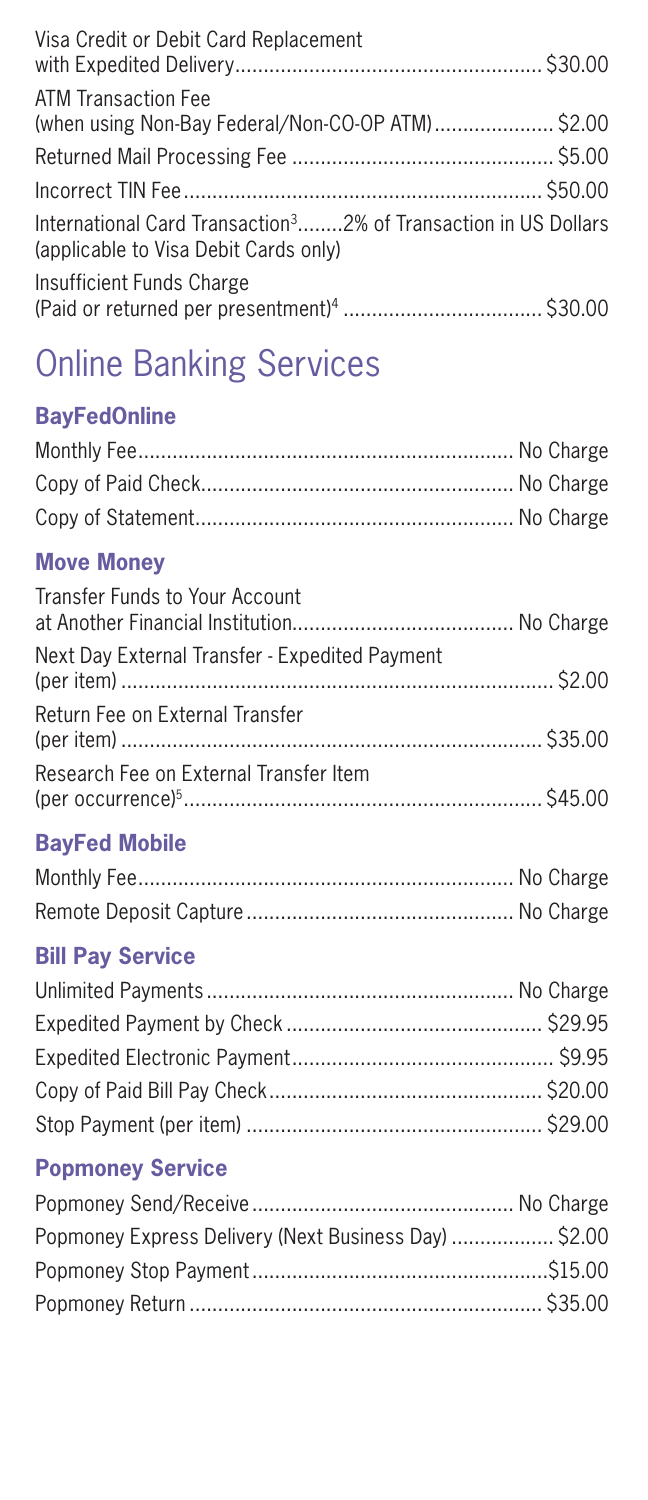# Loan Services

| Payments by Phone From Another Financial Institution |  |
|------------------------------------------------------|--|
|                                                      |  |

## Business Accounts

#### **Business Savings Accounts**

Monthly Maintenance Service Charge

| (when the daily balance falls below \$100) \$5.00 |  |
|---------------------------------------------------|--|
| Quarterly Inactive Account Service Charge  \$5.00 |  |

(applicable when the daily balance falls below \$100, no transactions have been performed during the previous six months, and the account owner has no other services)

#### **BayBusiness Basic Checking**

Monthly Maintenance Service Charge (when the daily balance falls below \$1,000)....................... \$5.00 Transaction Fees\*........................... No Fee up to 100 Transactions \$0.25 per Transaction after 100 Transactions

#### **BayBusiness Checking**

Monthly Maintenance Service Charge

(when the daily balance falls below \$2,500) .....................\$10.00 Transaction Fees\*............................No fee up to 200 Transactions \$0.25 per Transaction after 200 Transactions

### **BayBusiness Plus Checking**

Monthly Maintenance Service Charge

(when the daily balance falls below \$7,500).......................\$15.00 Transaction Fees\*............................No fee up to 400 Transactions \$0.25 per Transaction after 400 Transactions

#### **Business Money Market Accounts**

Monthly Maintenance Service Charge

(when the daily balance falls below \$1,500)......................\$10.00

#### **Business Titanium Savings Accounts**

Monthly Maintenance Service Charge

(when the daily balance falls below \$300) ........................\$10.00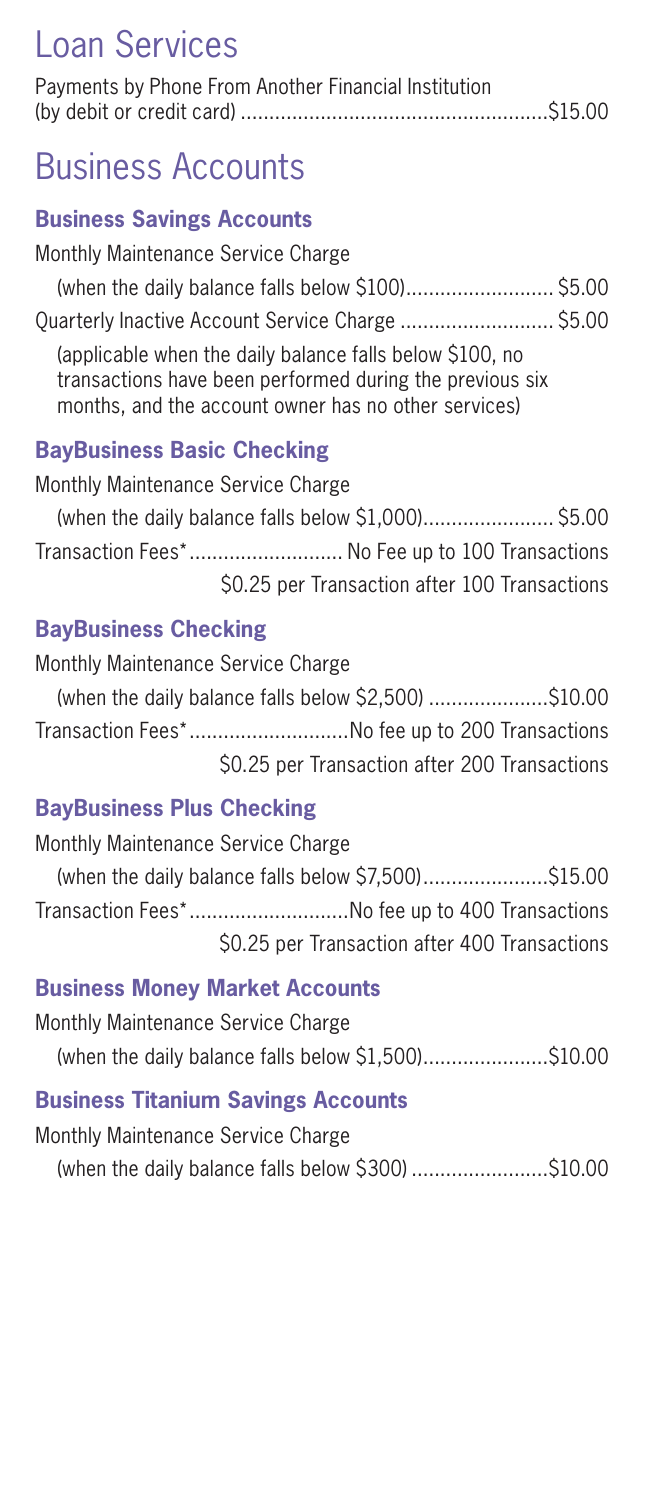# Existing Legacy Accounts No Longer Offered as of April 1, 2021

#### **Business Checking**

Monthly Maintenance Service Charge (when daily balance falls below \$2,500) .......................\$10.00

#### **Business Checking Plus**

| Monthly Maintenance Service Charge               |  |
|--------------------------------------------------|--|
| (when daily balance falls below \$2,500) \$15.00 |  |

<sup>\*</sup> Including and not limited to deposits, withdrawals, checks, and electronic transactions.

 $<sup>1</sup>$  This fee will be waived for Credit Union-related business.</sup>

<sup>&</sup>lt;sup>2</sup> No charge for the first two copies of requested items per statement.

<sup>3</sup> An international Card Transaction fee is assessed at any time your Card is used in connection with an international transaction, including, for example, when online purchases using the Card are initiated within the United States but the merchant is located outside of the United States.

<sup>&</sup>lt;sup>4</sup> Maximum number of fees per day is 3 items or \$90.

<sup>5</sup> This fee will be waived if the request is due to a billing error.

See current Business Account Agreement and Disclosure for more details – available at branch locations and at **www.bayfed.com**.